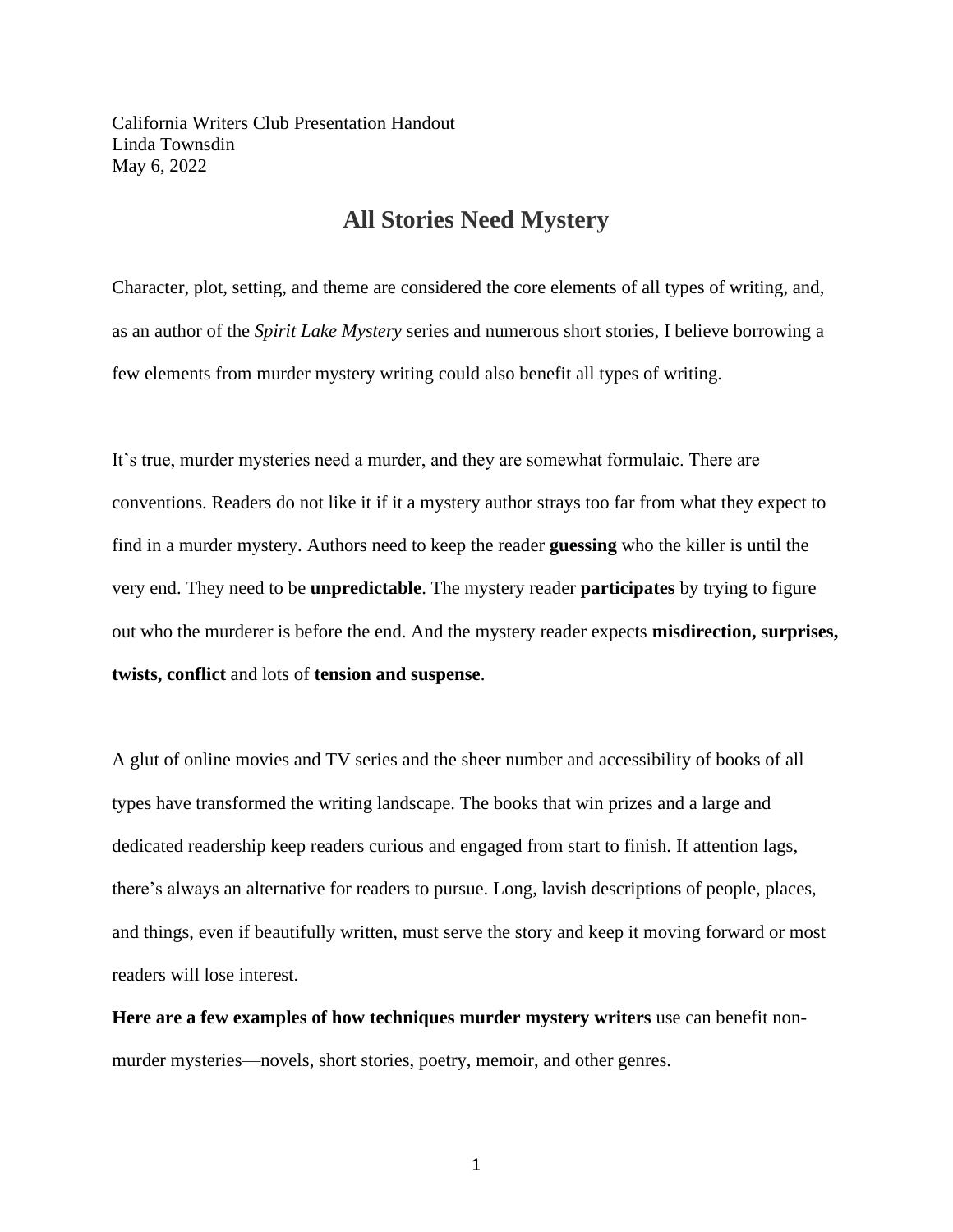## **1.** K**eep your reader guessing**

Introduce a question, but don't resolve it right away. Do that repeatedly. Curiosity keeps readers turning pages. It doesn't have to be a fast-paced thriller or action-adventure story.

Marilynne Robinson, in her 2004 Pulitzer-prize winning *Gilead,* used this technique throughout her book: The main character is an elderly dying clergyman, the pace is elegiac, the writing lyrical and unhurried and yet the reader remains curious throughout the story. Why is this highly educated man married to a much younger uneducated woman who appears stoic, sad, reticent? We don't learn about their relationship until near the end of the book. His wife is mentioned many times with no explanation about what drew them together—and each time the reader's curiosity is re-aroused, yet we're never given a description of her other than a reference to how much younger she is. We've only heard her speak and interact with him, and it's puzzling. Williamson also raises our curiosity about other characters, their relationships and past histories and she keeps us waiting for answers.

### **2. Be unpredictable**

Two great examples of **unpredictability** are from bestselling memoirs: Mary Carr's, *The Liar's Club*, published in 1995. And Tara Westover's, *Educated***.** They look at the unpredictable lives that daughters of erratic fathers and mothers experience. Frightening events escalate chapter to chapter and that tension keeps the reader in suspense until the end. These daughters love their parents. What the daughters do to deal with life situations far beyond their years, are also compelling mysteries within the stories.

## **3. Invite your reader to participate**

2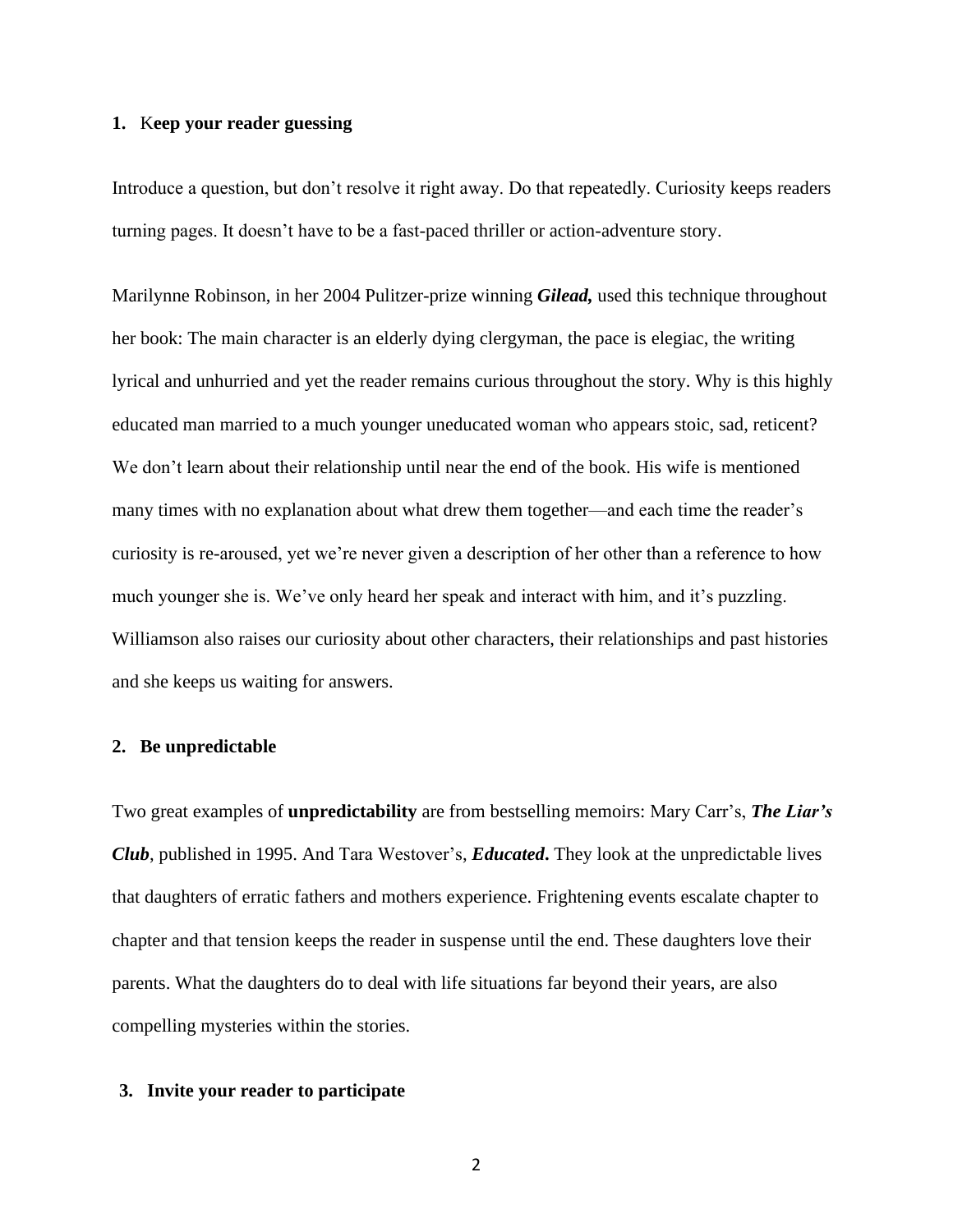Mystery readers can be a tough audience. They don't like to be talked down to or *told* what they can figure out on their own. Non-mystery writers don't need to be armchair sleuths, but their readers will also easily lose interest if underestimated. Assume your reader is smart and don't explain or over-explain.

Harper Lee, the author of To Kill a Mockingbird said, "The book to read is not the one that thinks *for* you, but the one which makes *you* think."

Oliver Sachs, a neurologist, wrote many books and one of them was made into the movie, *Awakenings.* Why were so many non-scientific people, like me, drawn to case histories about his patients' more unusual neurological conditions and obscure brain disorders? Sachs keeps the reader enthralled and attempting to understand the complex workings of human minds without talking down to us. He keeps *our* minds working as he unlocks these neurological mysteries.

#### **4. Use misdirection, surprises, twists**

Every character in a story must *want* something, and the writer's job is to keep them from getting it for most of the story, whether it's a novel or a short story. How? Throw something in their way to send them in the wrong direction, or surprise them with the discovery that they didn't want it after all. Short story readers love a twist at the end, something they hadn't thought of but that is plausible.

National Book Award winner, Jesmyn Ward's short story *Cattle Haul* uses all three techniques—misdirection, twist, and surprise*.* An earnest young black man is determined to make enough money to afford a well so he can have water for his trailer. He is pushed by the trucking company he works for to drive nonstop. His father, thinking he is helping, provides

3